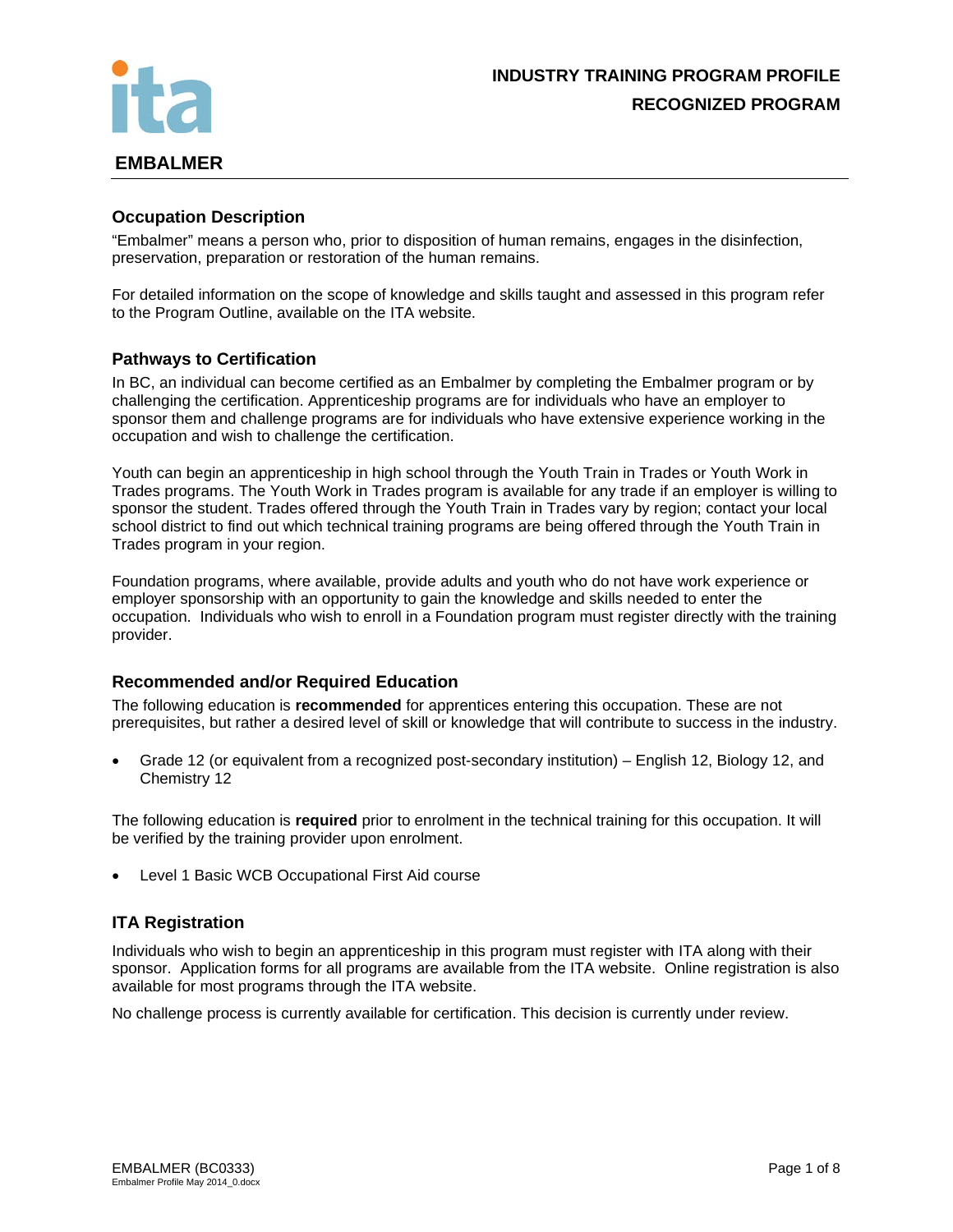

## **Apprenticeship Pathway**

This graphic provides an overview of the Embalmer apprenticeship pathway.



*Individuals who hold the credentials listed below are entitled to receive partial credit toward the completion requirements of this program*

 $\epsilon$ 



Technical Training: Level 1 Work-Based Training: 1,800 hours

C of Q Embalmer and Funeral Director

Technical Training: Level 1 Work-Based Training: 1,800 hours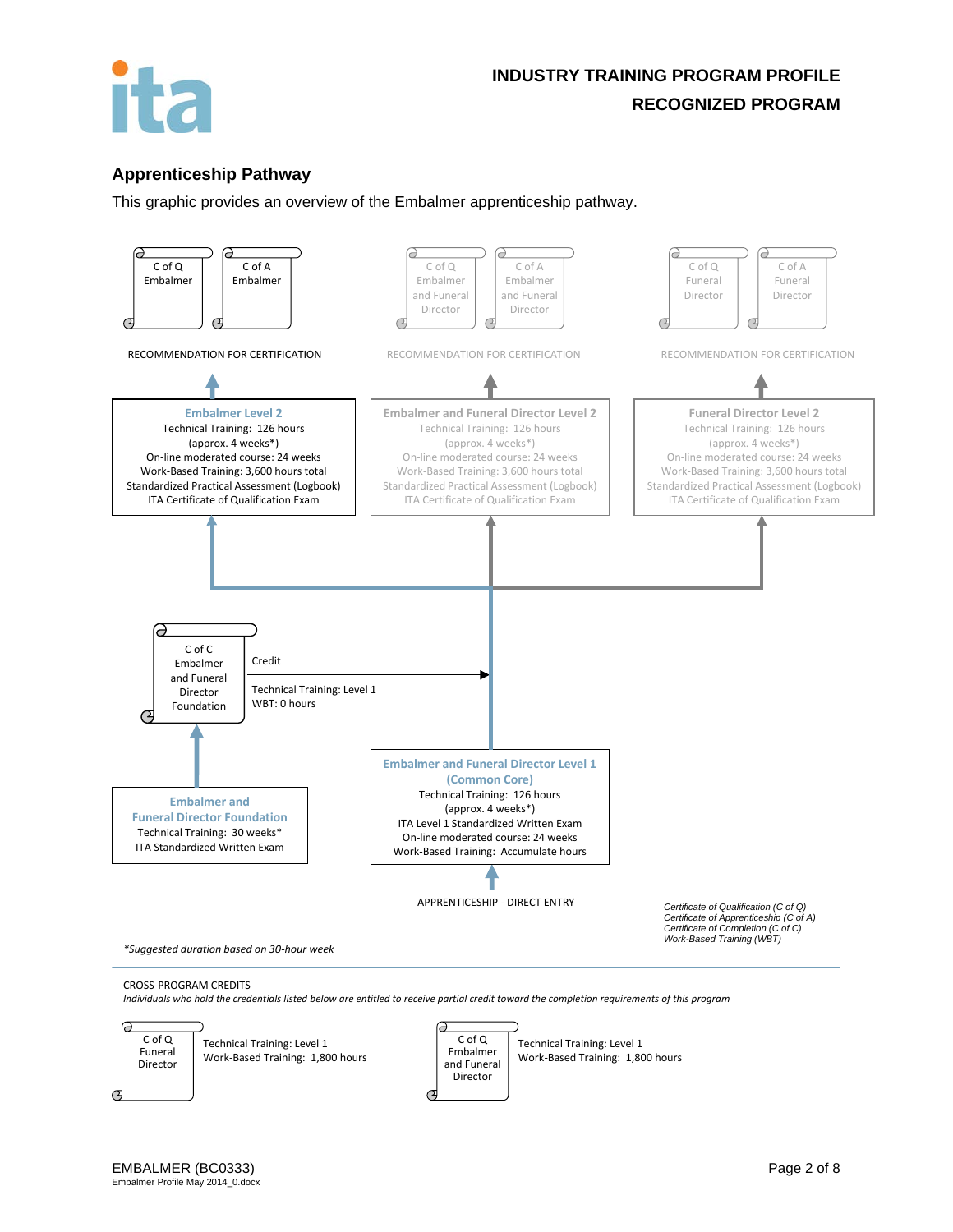

|                                       | <b>Apprenticeship Program Standards</b>                                                                                                                                                                                                                                                                                                                                                                                                                       |                                                                                                                                                                                                                                                                                                                                                                                                                                                                 |  |
|---------------------------------------|---------------------------------------------------------------------------------------------------------------------------------------------------------------------------------------------------------------------------------------------------------------------------------------------------------------------------------------------------------------------------------------------------------------------------------------------------------------|-----------------------------------------------------------------------------------------------------------------------------------------------------------------------------------------------------------------------------------------------------------------------------------------------------------------------------------------------------------------------------------------------------------------------------------------------------------------|--|
| <b>Credentials Awarded</b>            | Embalmer - Certificate of Qualification<br>Embalmer - Certificate of Apprenticeship<br>٠                                                                                                                                                                                                                                                                                                                                                                      |                                                                                                                                                                                                                                                                                                                                                                                                                                                                 |  |
| <b>ITA Registration Prerequisites</b> | Agreement signed by the employer to sponsor the apprentice                                                                                                                                                                                                                                                                                                                                                                                                    |                                                                                                                                                                                                                                                                                                                                                                                                                                                                 |  |
| <b>Completion Requirements</b>        | Certification as an Embalmer is awarded upon successful completion of:                                                                                                                                                                                                                                                                                                                                                                                        |                                                                                                                                                                                                                                                                                                                                                                                                                                                                 |  |
|                                       | Requirement                                                                                                                                                                                                                                                                                                                                                                                                                                                   | Level of Achievement Required                                                                                                                                                                                                                                                                                                                                                                                                                                   |  |
|                                       | <b>Technical Training</b><br><b>ITA Level 1 Standardized Written</b><br>Exam<br><b>ITA Certificate of Qualification Exam</b><br><b>Standardized Practical Assessment</b><br>(Logbook)                                                                                                                                                                                                                                                                         | Minimum 70% in each level of technical training:<br>Level 1:<br>٠<br>In-School: 126 hours or approximately 4<br>$\circ$<br>weeks*<br>On-line moderated studies:<br>$\circ$<br>24 weeks<br>Level 2:<br>In-School: 126 hours or approximately 4<br>$\circ$<br>weeks*<br>On-line moderated studies:<br>$\circ$<br>24 weeks<br>Minimum 70%<br>٠<br>Minimum 70%<br>٠<br>• Submission of logbook signed by the Sponsor<br>to the British Columbia Funeral Association |  |
|                                       |                                                                                                                                                                                                                                                                                                                                                                                                                                                               | • Competencies reviewed and verified by the<br><b>British Columbia Funeral Association</b><br>• Declared competent                                                                                                                                                                                                                                                                                                                                              |  |
|                                       | <b>Work-Based Training</b><br>Recommendation for Certification                                                                                                                                                                                                                                                                                                                                                                                                | $\bullet$ 3,600 hours<br>• Recommendation for certification signed by the<br>Sponsor and an individual holding credentials<br>or an individual with a license in good standing<br>issued by Consumer Protection BC                                                                                                                                                                                                                                              |  |
|                                       | (*Assuming 30 hours in school per week)                                                                                                                                                                                                                                                                                                                                                                                                                       |                                                                                                                                                                                                                                                                                                                                                                                                                                                                 |  |
| <b>Program Duration</b>               | Duration varies depending on how training is delivered, but the program generally takes<br>2 years to complete.<br>The technical training requirement is typically met through block-release training (full-time,<br>at school) delivered by an ITA-approved training provider. It can also be met through<br>approved alternative training models (e.g., distance education, online, part-time) and/or<br>level challenge where these options are available. |                                                                                                                                                                                                                                                                                                                                                                                                                                                                 |  |
| <b>Sign-off Authority</b>             | Credentials eligible to sign-off on the Recommendation for Certification:<br>Embalmer - Certificate of Qualification<br>Embalmer and Funeral Director - Certificate of Qualification<br>A license in good standing issued by Consumer Protection BC<br>٠                                                                                                                                                                                                      |                                                                                                                                                                                                                                                                                                                                                                                                                                                                 |  |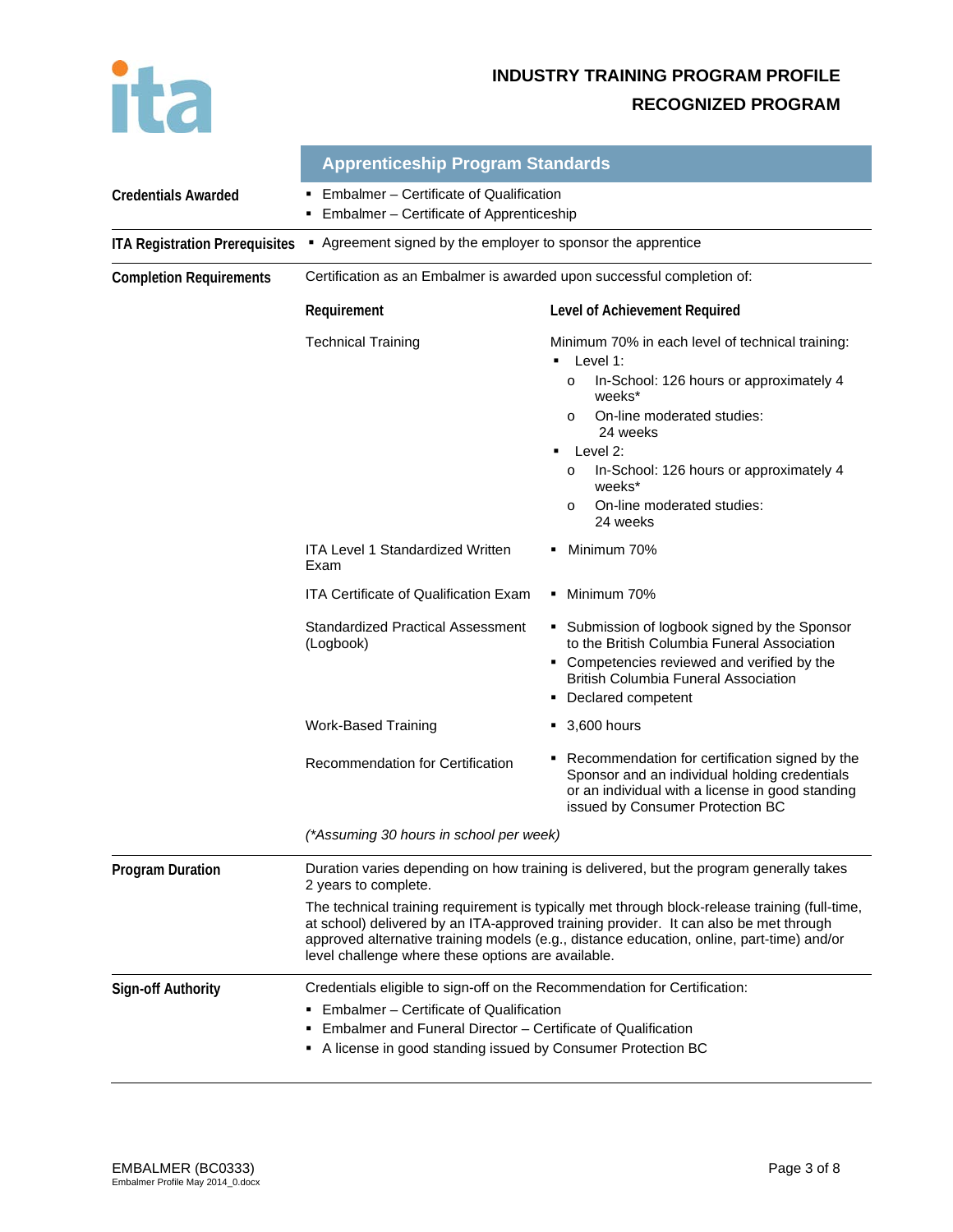

|                              | <b>Apprenticeship Program Standards</b>                                                                                                        |                                                                        |
|------------------------------|------------------------------------------------------------------------------------------------------------------------------------------------|------------------------------------------------------------------------|
| Challenging a Level          | The following levels of technical training can be challenged for advanced placement in this<br>program:                                        |                                                                        |
|                              | Level                                                                                                                                          | Prerequisites                                                          |
|                              | • None                                                                                                                                         | $\blacksquare$ N/A                                                     |
| <b>Cross-Program Credits</b> | Individuals who hold the credentials listed below are entitled to receive partial credit toward<br>the completion requirements of this program |                                                                        |
|                              | Credential                                                                                                                                     | Credit(s) Granted                                                      |
|                              | Funeral Director - Certificate of<br>Qualification                                                                                             | ■ Technical Training: Level 1<br>Work-Based Training: 1,800 hours<br>٠ |
|                              | Embalmer and Funeral Director -<br>Certificate of Qualification                                                                                | • Technical Training: Level 1<br>Work-Based Training: 1,800 hours<br>٠ |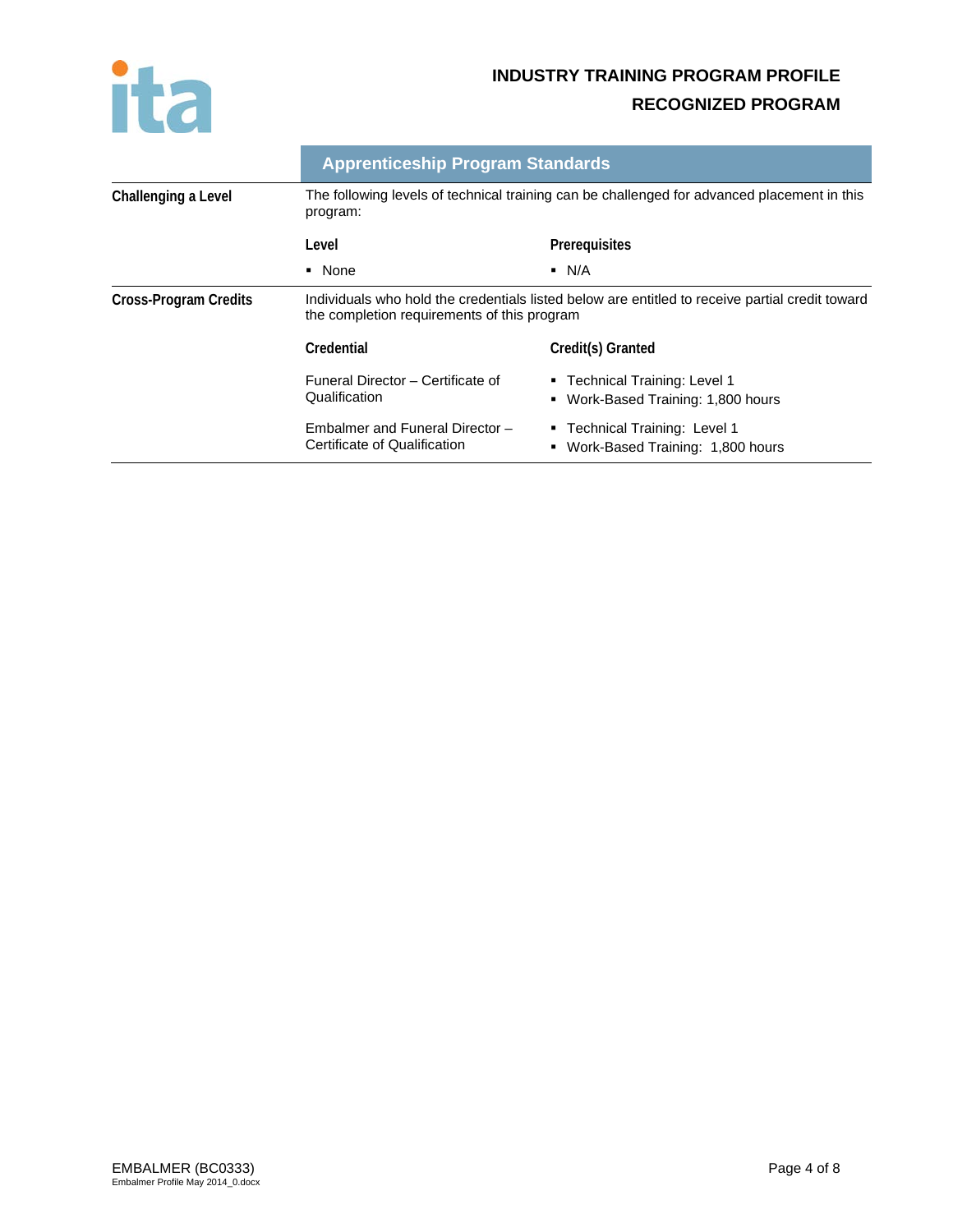

### **Challenge Pathway**

This graphic provides an overview of the Embalmer challenge pathway.

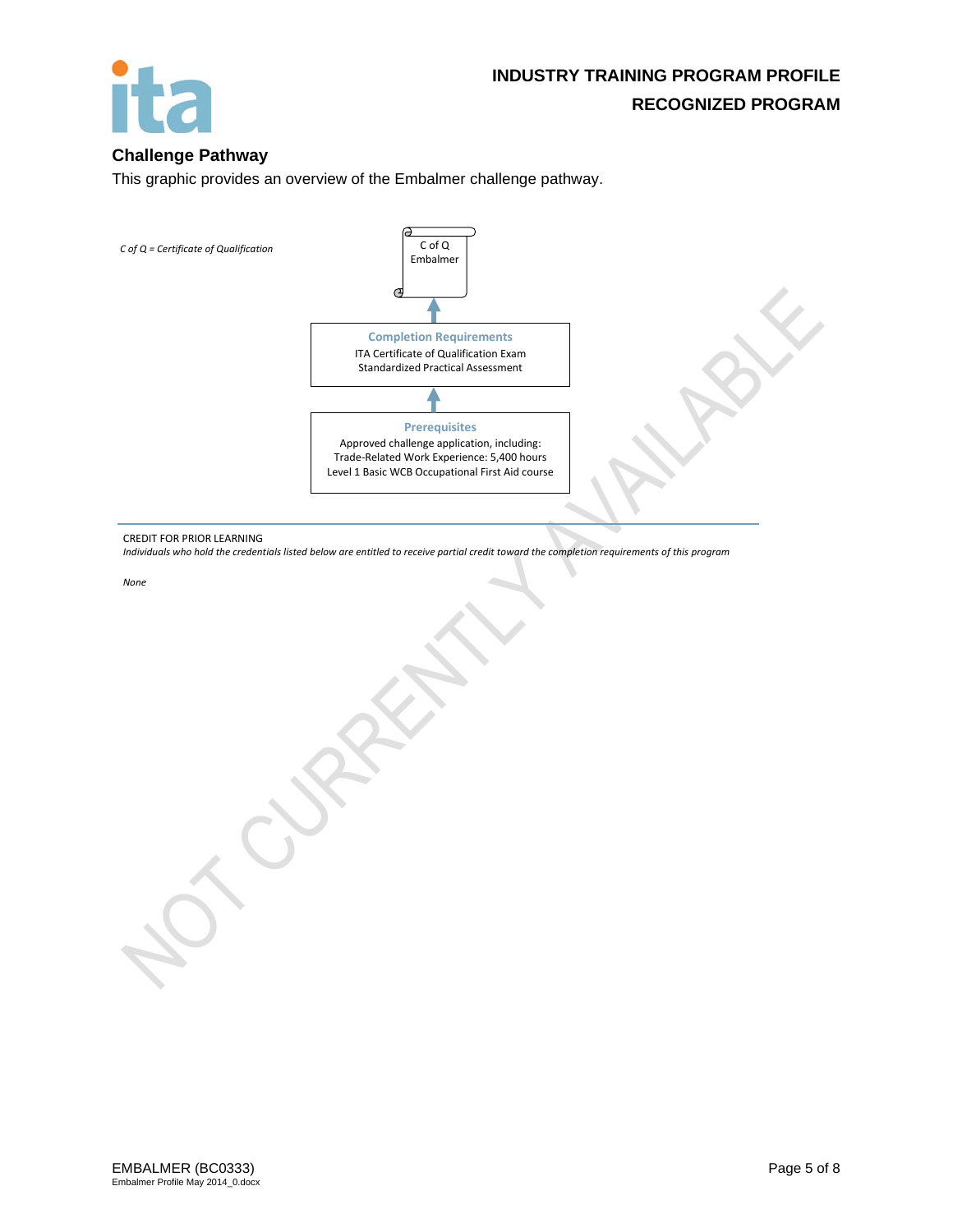

|                                  | <b>Challenge Program Standards</b>                                                                                                                                                                                          |                                      |  |
|----------------------------------|-----------------------------------------------------------------------------------------------------------------------------------------------------------------------------------------------------------------------------|--------------------------------------|--|
| <b>Credentials Awarded</b>       | Embalmer – Certificate of Qualification                                                                                                                                                                                     |                                      |  |
|                                  | ITA Registration Prerequisites An approved Challenge Application, which includes:<br>• 5,400 documented hours of directly related experience working in the occupation<br>• Level 1 Basic WCB Occupational First Aid course |                                      |  |
| <b>Credit for Prior Learning</b> | Individuals who hold the credentials listed below are considered to have met, or partially<br>met, the prerequisites for challenging this program                                                                           |                                      |  |
|                                  | Credential                                                                                                                                                                                                                  | Credit(s) Granted                    |  |
|                                  | None                                                                                                                                                                                                                        | N/A<br>٠                             |  |
| <b>Completion Requirements</b>   | Certification as an Embalmer is awarded upon successful completion of:                                                                                                                                                      |                                      |  |
|                                  | Requirement                                                                                                                                                                                                                 | <b>Level of Achievement Required</b> |  |
|                                  | <b>ITA Certificate of Qualification Exam</b>                                                                                                                                                                                | Minimum 70%                          |  |
|                                  | <b>Standardized Practical Assessment</b>                                                                                                                                                                                    | Declared competent                   |  |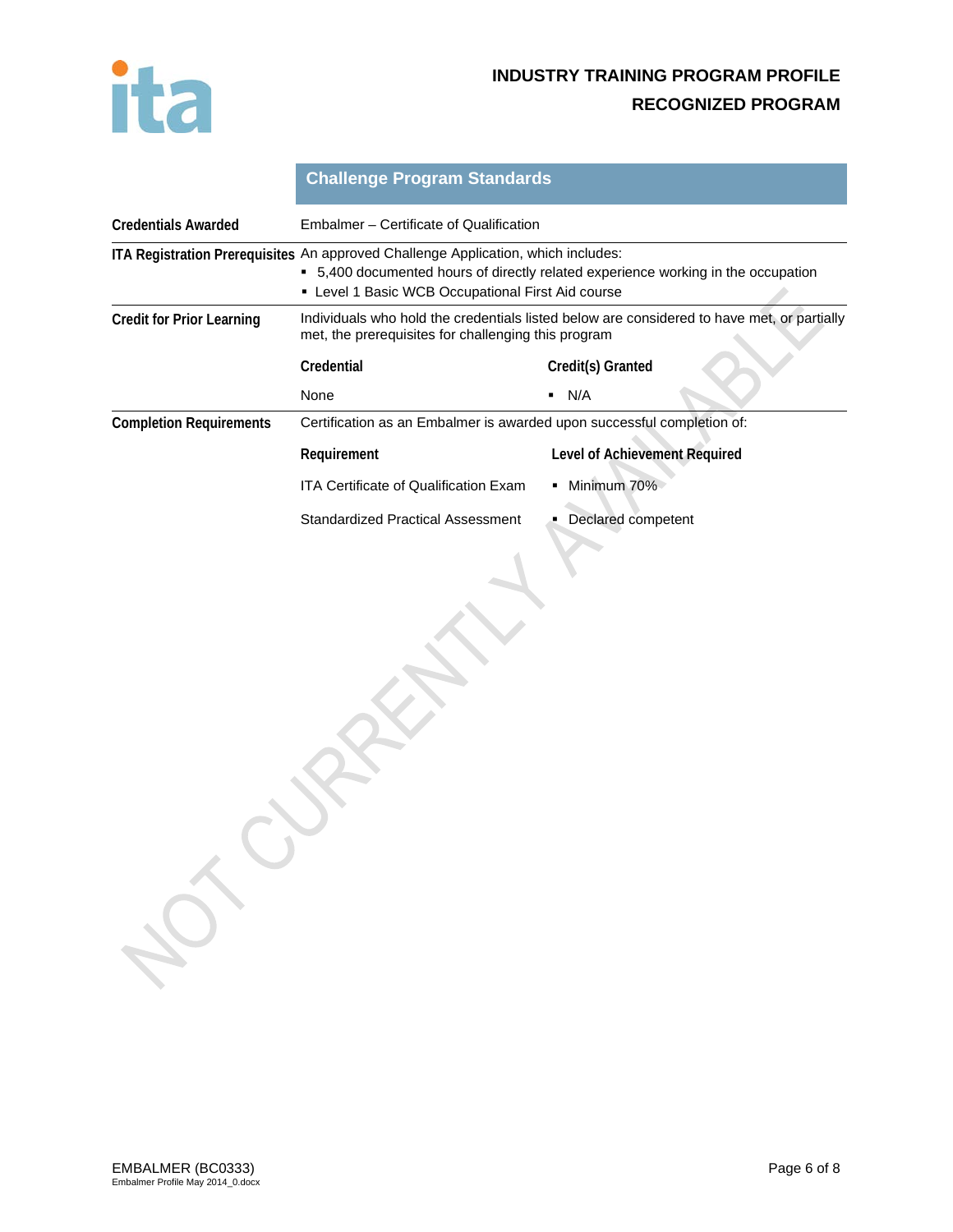

## **Foundation Program**

Refer to the Apprenticeship pathway diagram for this program to see how the Embalmer and Funeral Director Foundation program leads to apprenticeship in this trade.

|                                     | <b>Foundation Program Standards</b>                                                                                                                 |                                                                                                                                                                              |
|-------------------------------------|-----------------------------------------------------------------------------------------------------------------------------------------------------|------------------------------------------------------------------------------------------------------------------------------------------------------------------------------|
| <b>Credentials Awarded</b>          | Embalmer and Funeral Director – Certificate of Completion                                                                                           |                                                                                                                                                                              |
| <b>Enrollment Prerequisites</b>     | Contact training provider – prerequisites vary between training institutions                                                                        |                                                                                                                                                                              |
| <b>Completion Requirements</b>      | A Certificate of Completion in this program is awarded upon successful completion of:                                                               |                                                                                                                                                                              |
|                                     | Requirement                                                                                                                                         | Level of Achievement Required                                                                                                                                                |
|                                     | <b>Technical Training</b>                                                                                                                           | Minimum 70%                                                                                                                                                                  |
|                                     | <b>ITA Standardized Written Exam</b><br>$\blacksquare$                                                                                              | Minimum 70%<br>٠.                                                                                                                                                            |
| <b>Program Duration</b>             | Duration varies depending on how training is delivered, but the program generally takes<br>1 year to complete, assuming 30 hours in school per week |                                                                                                                                                                              |
| <b>Credit toward Apprenticeship</b> |                                                                                                                                                     | Individuals who complete the Embalmer and Funeral Director Foundation program will<br>receive the following credit toward completion of the Embalmer apprenticeship program: |
|                                     | Technical Training: Level 1<br>Work-Based Training: None                                                                                            |                                                                                                                                                                              |